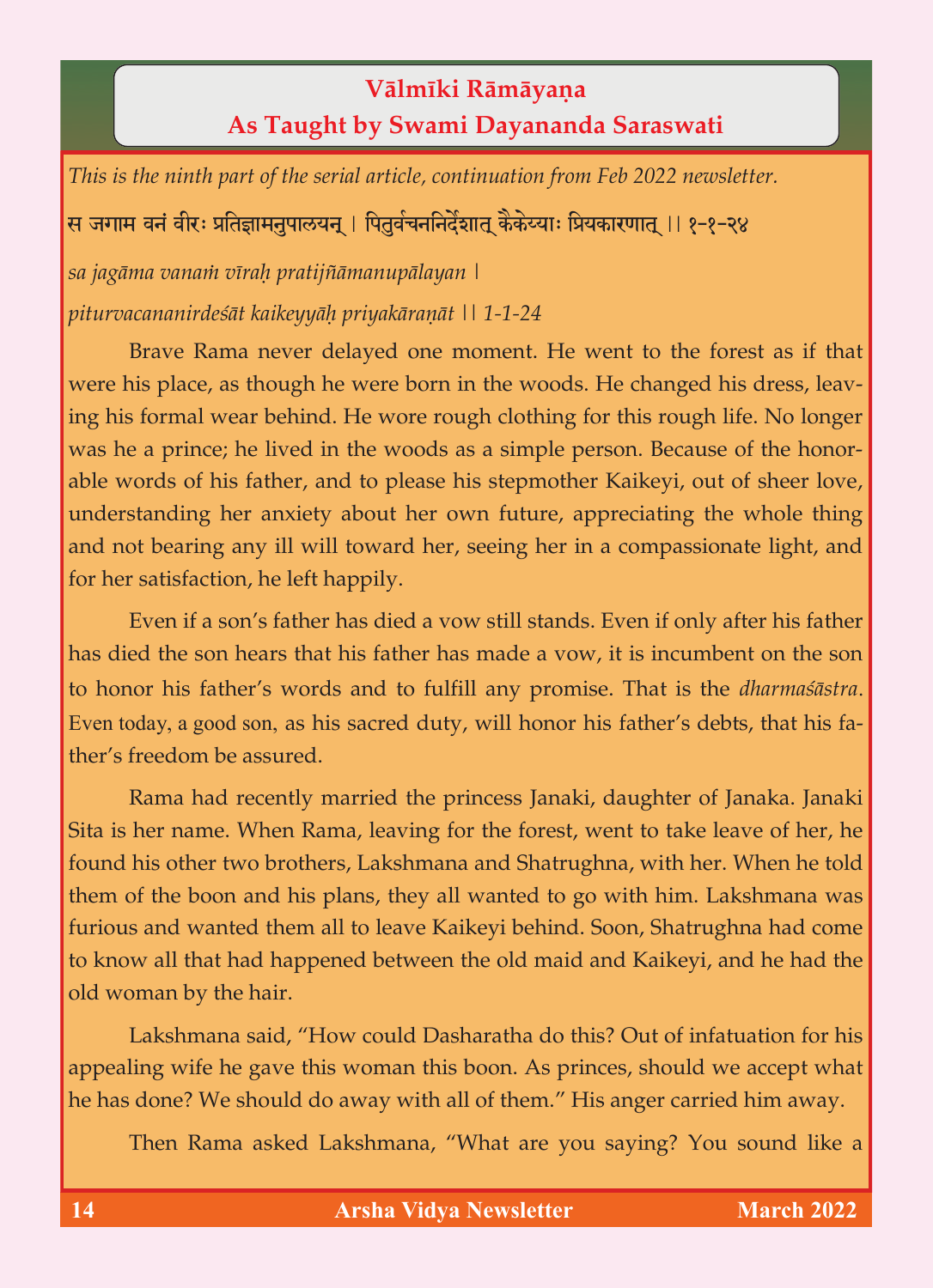street boy." Lakshmana settled down. But then he started up again. He could not contain himself. Only his love and respect and devotion for Rama, his eldest brother, allowed Lakshmana to compose himself. But Shatrughna, Lakshmana's twin, was equally infuriated; he was uncontrollable and wanted to take action. Only Rama could control them. He calmed his brothers and made them realize their responsibilities.

When Rama said he was going, they all wanted to go. Somehow Rama convinced Shatrughna to stay and agreed that Lakshmana would accompany him to the forest. He could not leave Lakshmana behind because Lakshmana would not hear of it. To avoid any more havoc in the palace, Rama consented that one brother would go with him.

Rama wanted to leave Sita. Sita said, "What would I do here?"

"There will be danger, tigers, in the jungle." said Rama.

"I am not worried, you will be there. What happens to you will happen to me. You will take care of the dangers, and I will come and be useful to you." She did everything she could to convince Rama. She dressed herself exactly like Rama, in clothes suitable for the forest life. She left behind silk and saris and ornaments. She dropped everything and wore the dress of a female ascetic. Finally, Rama knew that arguing was useless; after all the negotiations, he allowed his two friends to accompany him. Lakshmana and Sita were to follow Rama to the forest.

## तं व्रजन्तं प्रियो भ्राता लक्ष्मणोऽनुजगाम ह । स्नेहाद $\alpha$  विनयसम्पन्नः सुमित्रानन्दवर्धनः ॥ १-१-२५ भ्रातरं दयितो भ्रातुः सौभ्रात्रमनुदर्शयन् । १-१-२६

*taà vrajantaà priyo bhrätä lakñmaëo 'nujagäma ha | snehäd vinayasampannaù sumitränandavardhanaù || 1-1-25 bhrätaraà dayito bhrätuù saubhrätramanudarçayan |1-1-26*

Rama went to the forest to fulfill the words of his father and to please his step-mother, Kaikeyi. Lakshmana, who was to go with him, was he who made Sumitra's happiness grow; as her son grew, her happiness grew. More often a mother becomes concerned as her child grows. When he starts shaving, she worries. But the mothers of both Lakshmana and Rama felt their joy increase, because their sons grew according to the ideal of all that was good. In every way they were a source of joy. Day by day, all their mothers' hopes and prayers were more